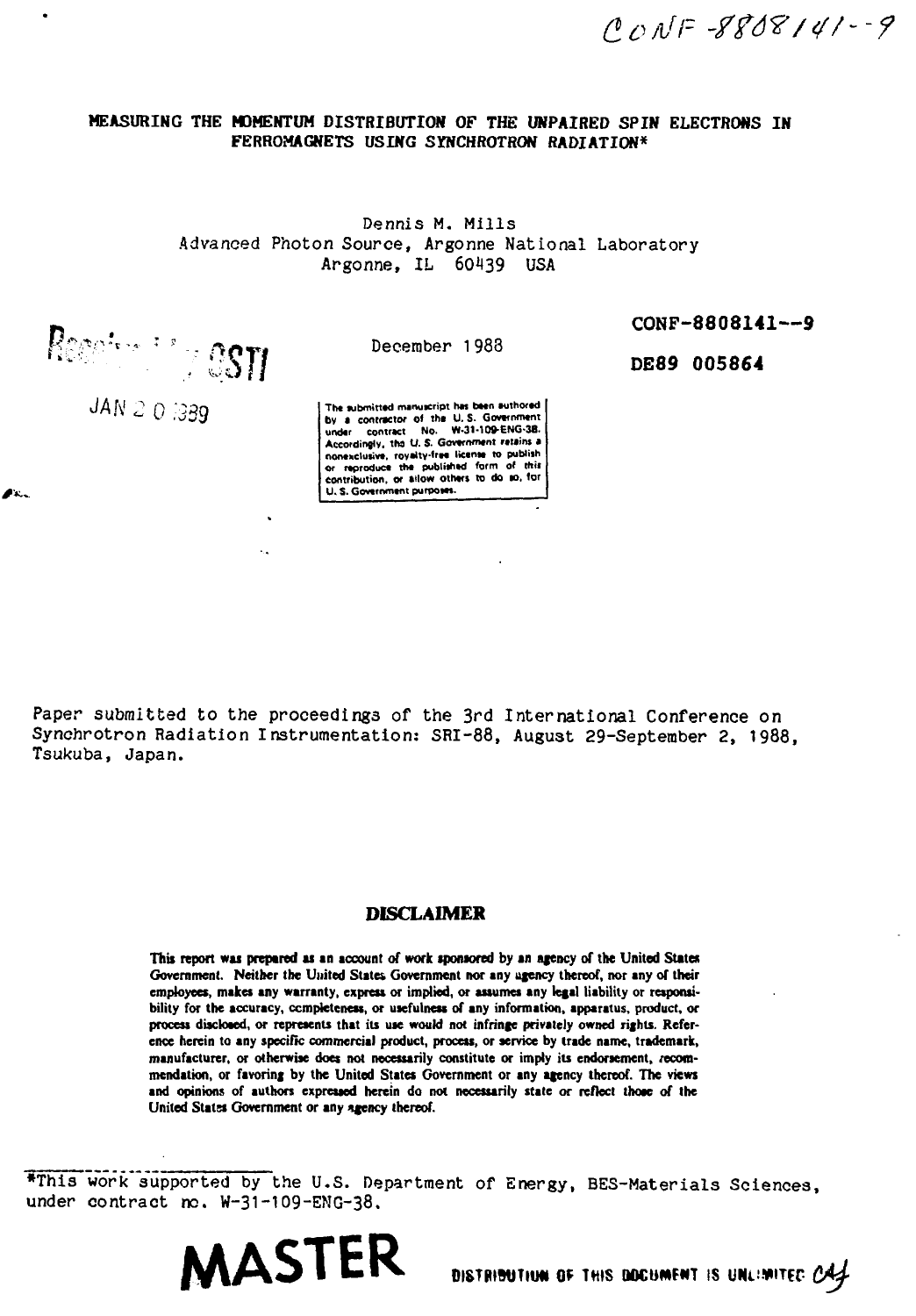### MEASURING THE MOMENTUM DISTRIBUTION' OF THE UNPAIRED SPIN ELECTRONS IN

FERROMAGNETS USING SYNCHROTRON RADIATION

Dennis M. Mills

Advanced Photon Source, Argonne National Laboratory Argonne, IL 60439

## ABSTRACT

The dominant term in the x-ray Compton cress-section of an electron is the interaction of the photon and the electron's charge. Platzman and Tsoar many years-ago pointed out that there is also an interaction between an x-ray and the electron's spin and in principle this interaction can give information on the momentum distribution of the unpaired spin electrons in the solid. Unfortunately the spin sensitive term is not only small compared to the charge term, but in addition couples to the photons in first order only with that components of the x-ray beam that is circularly polarized. A lack of intense sources of circularly polarized x-rays combined with the relative small size of the spin sensitive term makes measurements of the momentum distributions of unpaired spin electrons difficult resulting in little experimental progress initially made in spin or magnetic Compton scattering.

In the past several years interest in spin sensitive Compton scattering has been revived due in large part to the availability of intense beams of high energy photons from synchrotron radiation sources. The radiation from storage ring sources has well defined polarization states; highly linearly polarized in the orbital plane and elliptically polarized above and below the plane of the orbit of the circulating particles. The high flux and unique polarization properties of synchrotron radiation sources have greatly facilitated measurements of the momentum distributions of the unpaired spin electrons in ferromagnetic solids. Recent results of the work of several groups will be presented along with some thoughts on the impact that the next generation of storage rings, such as the Advanced Photon Source, and insertion devices specifically designed to produce circularly polarized x-ray beams will have on the field of magnetic Compton scattering.

\*This work supported by the U.S. Department of Energy, BES-Materials Science, under contract no. W-31-109-ENG-38.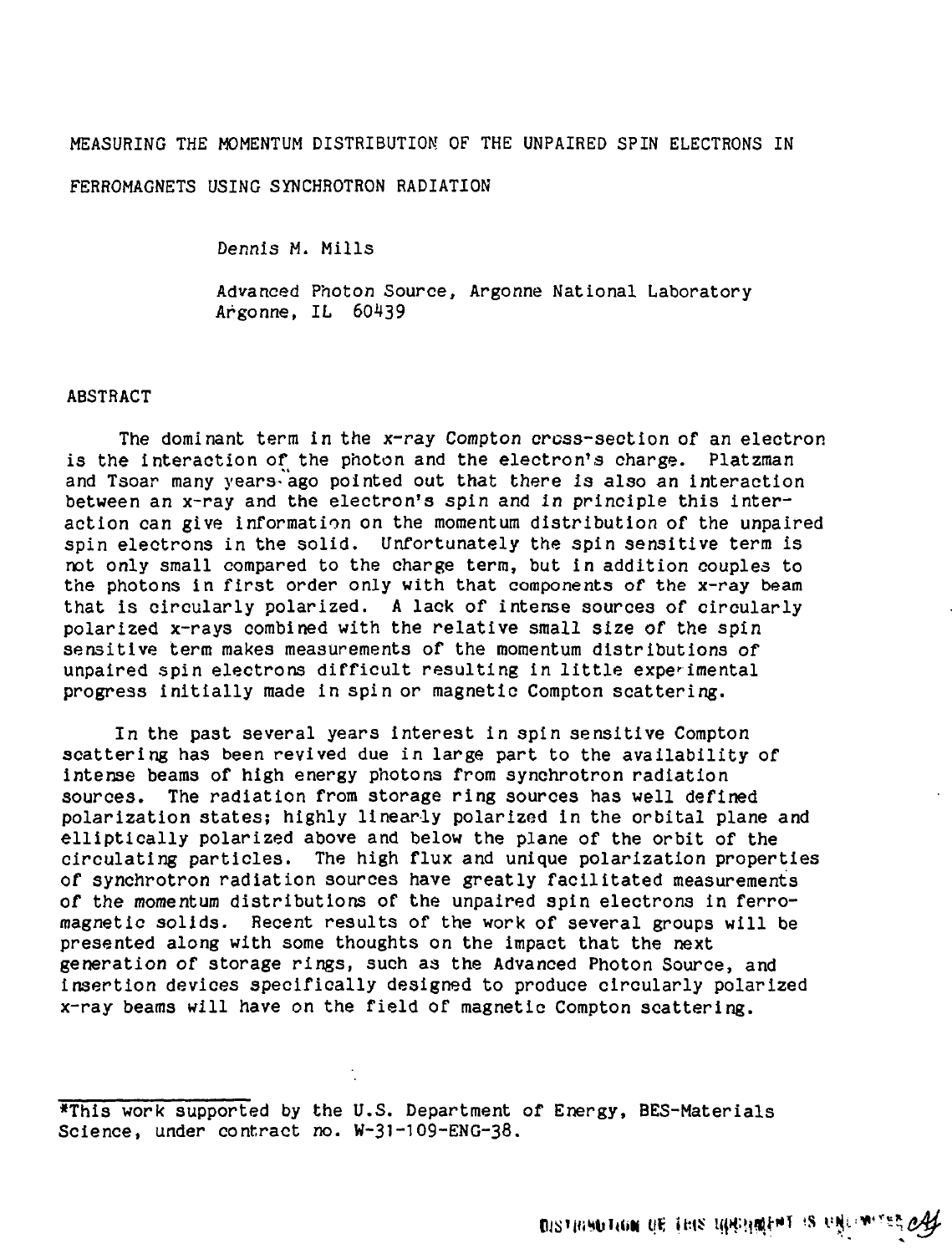### INTRODUCTION

For over fifty years Compton scattering has been used as a tool in the study of electronic momentum distributions in condensed systems. After the initial work by Dumond and Kirkpatrick in the 1930's, however, there were few significant advances in the experimental technique until the advent of the high resolution solid state detector (SSD) in the 196O's. SSD's permitted the use of high energy (although low flux) radioactive gamma sources which markedly improved the quality of the data and extended the range of sample materials that could be studied. In the last decade work has proceeded to develop the necessary apparatus to extend Compton scattering experiments from investigating the momentum distribution of all the electrons to selectively looking at only the unpaired spin electrons. To progress further researchers need the magnetic Compton scattering equivalent of the SSD. It is my opinion that the new generation of high energy synchrotron radiation sources to be built will provide that impetus. The copious quantities of highly (linearly and circularly) polarized, collimated, short wavelength x-rays these storage ring sources can provide are precisely what is needed for progress in this area.

### THEORETICAL BACKGROUND

When an incident beam of monochromatic x-rays strikes an atom, some of the photon's energy can be transferred to an electron. If this electron were at rest, the energy spread of these inelastically scattered photons would depend only on the energy width of the incident beam. In any real material, however, the electron will not be a rest and the energy spread of the Compton scattered photons will be Doppler broadened by the electron's velocity. Hence the line shape of the inelastically scattered photons, the so-called Compton profile, contains information on the velocity or momentum distribution of the electrons in the sample. (A more detailed analysis of the relationship between the shape of the Compton profile and the momentum distribution of the electrons and the approximations under which this relationship holds can be found in several recent articles.<sup>1,2</sup>) Utilizing the Born approximation, the differential cross-section for scattering of x-rays from a single electron can be written as<sup>3</sup>:

$$
\frac{d^2\sigma}{d\Omega d\omega} = r_0^2 \left(\frac{\omega_2}{\omega_1}\right) S(\underline{k}, \omega) \tag{1}
$$

where  $r_0$  is the classical radius of the electron,  $\omega_1(\omega_2)$ , the incident (scattered) x-ray frequency,  $\omega = \omega_1 - \omega_2$ , and S(k,w) is the generalized scattering factor. *S(k\_,oi)* can be expressed as:

$$
S(\underline{k},\omega) = \sum_{m,n} [M_{mn}]^2 \delta(E_n - E_m - \omega) \tag{2}
$$

where  $M_{mn}$  are the matrix elements  $\langle m|e^{i\underline{k}\cdot\frac{r}{n}}|n\rangle$ . In 1970 Platzman and Tsoar<sup>4</sup> showed that when relativistic effects are taken into account, M<sub>mn</sub> can be written (to order hw/mc<sup>2</sup>) as

$$
M_{mn} = A\delta_{mn} + i\left(\frac{\hbar\omega_1}{mc^2}\right)B \cdot \underline{\sigma}_{mn}
$$
 (3a)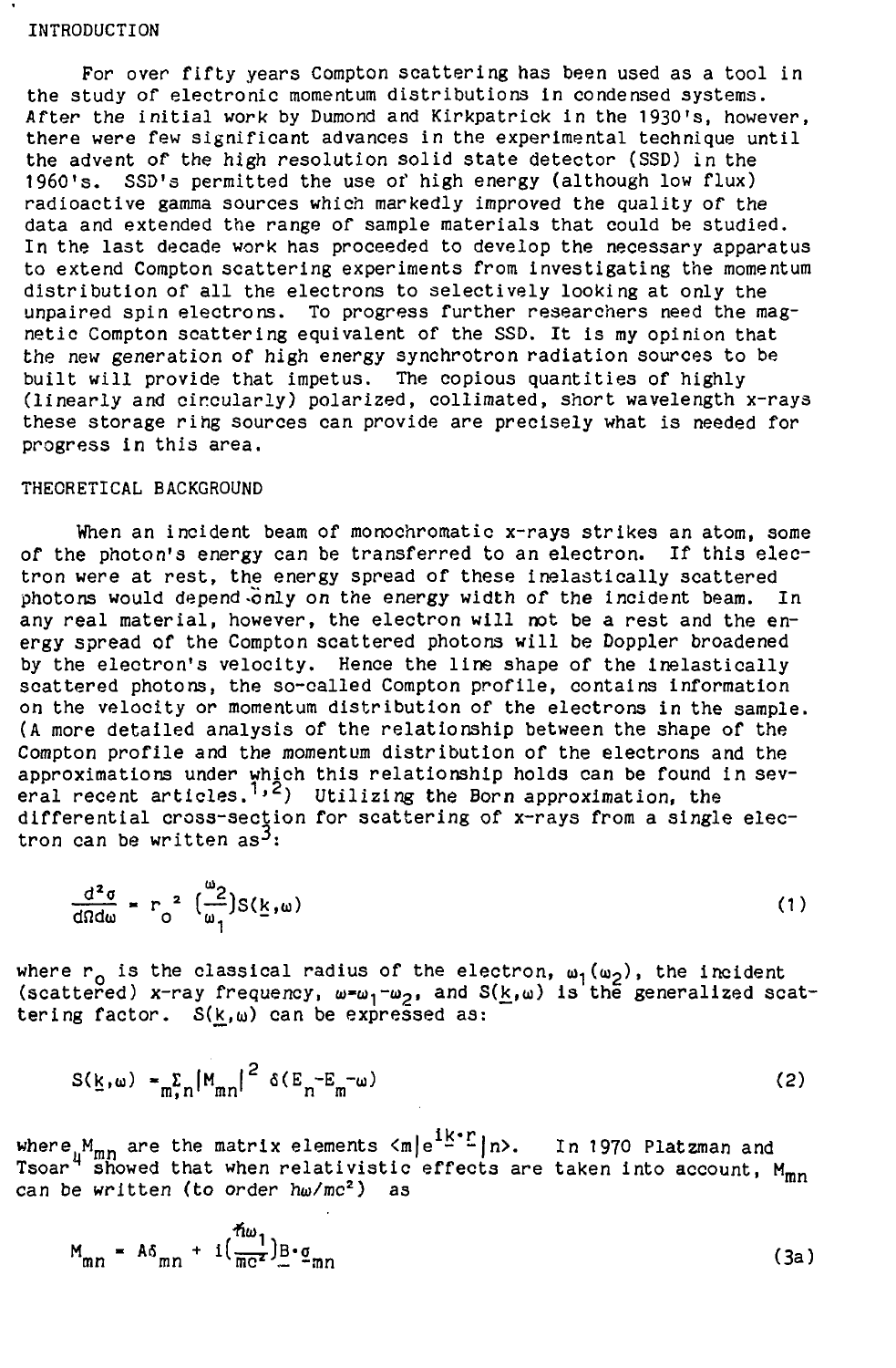$$
A = (\underline{\epsilon}_1 \cdot \underline{\epsilon}_2), \tag{3b}
$$

$$
\underline{B} = -(\underline{\epsilon}_{1} \cdot \underline{\epsilon}_{2}(\hat{\underline{k}}_{1} \hat{x} \hat{\underline{k}}_{2}) - \frac{1}{2} (\hat{g} \cdot \hat{g})(\underline{\epsilon}_{1} \hat{x} \underline{\epsilon}_{2}) - \hat{g}x(\hat{g}x \underline{\epsilon}_{1} \hat{x} \underline{\epsilon}_{2})]; \quad \hat{g} = \hat{\underline{k}}_{1} - \hat{\underline{k}}_{2}
$$
 (3c)

and  $\sigma$  is the electron spin. The first term yields the standard Thompson cross-section and the second leads to the spin-dependent effects. Two cross-section and the second leads to the spin-dependent effects. things are immediately apparent: (1) the magnetic or spin term is scaled relative to the charge term by the factor  $(h\omega_1/mc^2)$  and (2) the terms are out of phase by 90°. The physical origin of these factors comes about due to the different interactions that are involved in the electronic and the spin scattering. When eqn. 3a is squared to produce the differential cross-section; the cross term, i.e. the term linear in the spin, will vanish unless A has an imaginary component. In this single electron model, this occurs only if the polarizations are complex; namely circularly polarized x-rays are required to pick up the leading magnetic scattering term. It should be noted that the pure magnetic term, the term proportional to (B'o)<sup>2</sup>, does not require circularly polarized x-rays to be observed. However, as shall be seen later this term is very small compared to the electronic scattering intensity and is not amenable to the technique that will be employed to isolate the spin from the charge scattering since it is an even function of the spin.

The explicit form for the differential cross-section, to first order in the spin, is given below following the notation of Lipps and Tolhoek.<sup>5</sup>

$$
\frac{d^2\sigma}{d\Omega dp_z} = \frac{r_o}{2} \left(\frac{k_2}{k_1}\right) \left[ (\phi_o + P_g \phi_g) J^{\dagger}(P_z) + P_o \phi_o(g) J^{\dagger}(P_z) \right]
$$
 (4a)

$$
\Phi_0 = (1 + \cos^2 \phi) + (k_1 - k_2) \frac{\pi c}{m_0 c^2} (1 - \cos \phi)
$$
 (4b)

$$
\Phi_{\mathbf{g}} = \sin^2 \phi \tag{4c}
$$

$$
\Phi_{\mathcal{C}}(\underline{\sigma}) = - (1-\cos\phi)\underline{\sigma} \cdot (\underline{k}_1\cos\phi + \underline{k}_2) \frac{\pi c}{m_0 c^2}
$$
 (4d)

where  $k_1(k_2)$  is the incident (scattered) wavevector,  $P_g(P_n)$  the linear (circular) degree of polarization and  $\phi$  the scattering angle. The information on the momentum distribution are contained in the  $J^{\pm}(P_{\infty})$ :

$$
J^{\pm}(P_{z}) = \iint \sum_{\text{bands}} [n^{+}(p) \pm n^{+}(p)] dp_{x} dp_{y}
$$
 (5)

where  $n+(p)$  ( $n+(p)$ ) is the spin-up (spin-down) momentum distribution. As can be seen from the above equations, with a typical incident x-ray energy of tens of kilovolts, the ratio of the spin-to-charge Compton intensities is only a few percent. This problem is further compounded in an atom where essentially all the electrons contribute to the charge scattering but only those unpaired spin electrons participate in the magnetic scattering. Hence, even in Fe, which is a relatively low z material with a high moment per atom (2.2  $\mu$ B), the spin component of the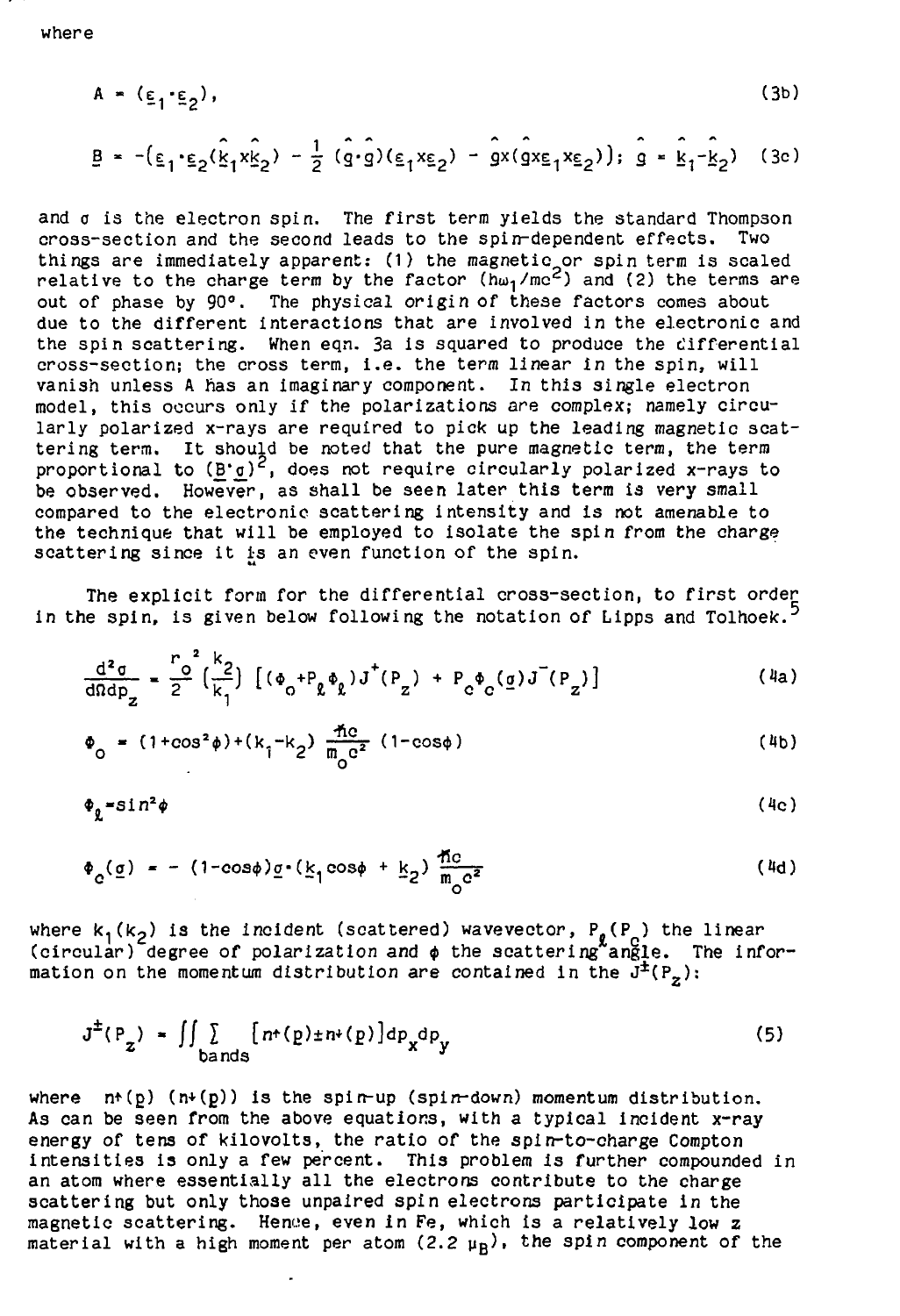Compton profile is less than one percent of the entire profile. From an experimental viewpoint then, one of the major challenges in measuring spin dependent Compton profiles is the problem of extracting it from the much larger electronic component. The most common technique in use is that of a spin flip method. Data is taken first with the spins aligned in one direction (spin-up) and then reversed (spin-down). From equations 4 it can be seen that the spin flip will have no effect on the  $\Phi_{0}$  and  $\Phi_{0}$ but will change the sign of the spin dependent term. Subtraction of spin-up and spin-down data will then eliminate the charge contribution leaving a remainder proportional to the differences in the spin-up and spin-down momentum distributions. This spin flipping is achieved by an application of an external magnetic field on the sample.

Note that a sign reversal can also be produced in the spin dependent term if the handsdness of circularly polarized radiation is changed. This technique would also serve as a means to isolate the spin dependent Compton profile and might be particularly useful for those materials where it is difficult to reverse the direction of the moment with external magnetic fields. One can also get the individual Compton profiles from subtracting data taken in a spin-up (or spin-down) configuration from a pure electronic Compton profile of the same material.<sup>5</sup> (A pure electronic Compton profile can be obtained by orienting the sample so that the moment is perpendicular to the scattering plane for example.) Regardless of the technique employed, the key to success of these methods is large quantitites of circularly polarized x-rays.

# SOURCES OF CIRCULARLY POLARIZED X-RAYS

The pioneering experimental measurements of spin dependent momentum distributions were performed using nuclear oriented radioactive sources. When sufficiently cooled and placed in an external magnetic field, it is possible to enhance the probability of those nuclear transitions that emit circularly polarized gamma rays. Starting initially with <sup>51</sup>Co sources (122k<u>e</u>v) and later switching to <sup>191</sup>Os (129 kev) sources, Sakai and coworkers<sup>7,8</sup> have achieved a degree of circular polarization of 0.80 and fluxes of about  $10^6$  photons/cm<sup>2</sup> onto the sample; the count rate being limited by self heating effects of the radioactive source. With these count rates data collection times of several hundred hours are necessary in order to collect one magnetic Compton profile.

Needless to say, these studies were extraordinarily difficult and progress in the area of experimental determined spin dependent Compton profiles was slow. Clearly if any major inroads were to be made, new sources of high intensity, circularly polarized x-rays were required. Fortunately x-rays generated from high energy storage rings have been able to supply that increased flux. The possibility of exploiting the unique properties of synchrotron radiation for use in magnetic Compton scattering studies is still in its infancy. Interestingly enough two different methods of obtaining circularly polarized radiation has already been successfully employed to obtain magnetic Compton profiles with statistical accuracies comparable to (or better) that the original data taken with gamma ray sources but with measurement times an order of magnitude less! Figure 1 shows the polarization properties of the radiation emitted from a dipole magnet. On axis, that is in the plane of the orbiting particle, the radiation intensity is a maximum and the polarization is nearly completely linear. As one goes above (below) the orbital plane, the radiation becomes increasingly right hand (left hand) circular polarized; but with a loss of flux as compared to the on-axis intensity. Cooper and his colleagues<sup>9,10,13</sup> working at the Synchrotron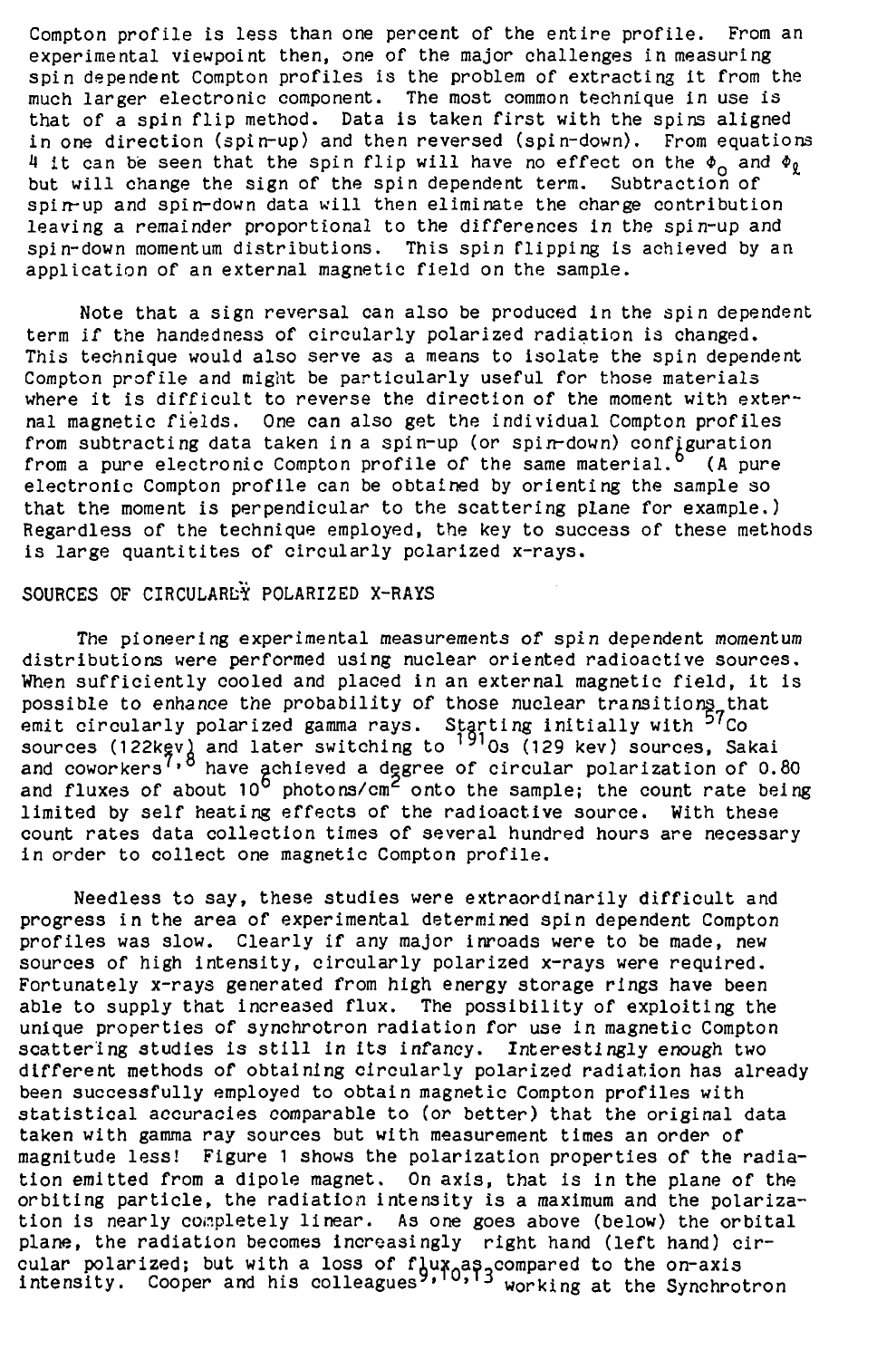



Radiation Source (SRS) at Daresbury, UK have exploited this property of the radiation by arranging their apparatus to see only radiation above (or below) the orbital plane. Using this "inclined view" geometry they have collected data on several transitions metal ferromagnets and recently collected the first directional spin dependent Compton profiles. (See section on EXPERIMENTAL DATA for further details). With the SRS running at 2.5 Gev and 100 ma they obtained, from a high field superconducting wavelength shifter, an intensity at the sample of  $10^9$ photons/cm<sup>2</sup> with the degree of circular polarization about 0.80 at 60 kev.

The standard technique for increasing photon flux at storage ring sources is through the introduction of insertion devices; wigglers or undulators. Insertion devices are magnetic structures with alternating magnetic field directions perpendicular to the orbital plane of the particle. As the particle travels through the insertion device it is forced to oscillate back and forth (The magnetic fields are carefully trimmed so that the particles net deflection after going thought the device is zero.) In the case of a wiggler, one can think of each pole as a source point of radiation, so that if a device has N poles, the photon flux is N times that of a single dipole source point. Unfortunately these alternating fields, the very origin of the increased flux, destroy the circular polarization above and below the orbital plane. Because they produce alternately righthand and lefthand polarization above the orbital plane, the resulting off-axis radiation from wigglers is almost totally unpolarized. However, one can make use of the ample quantity of linear polarized x-rays by conversion of the linearly polarized.radiation to circular polarized radiation via x-ray phase plates. Mills<sup>''</sup> has successfully polarized radiation via x-ray phase plates. Mills<sup>''</sup> has successfully<br>produced circularly polarized x-rays at 40 kev with a degree of circular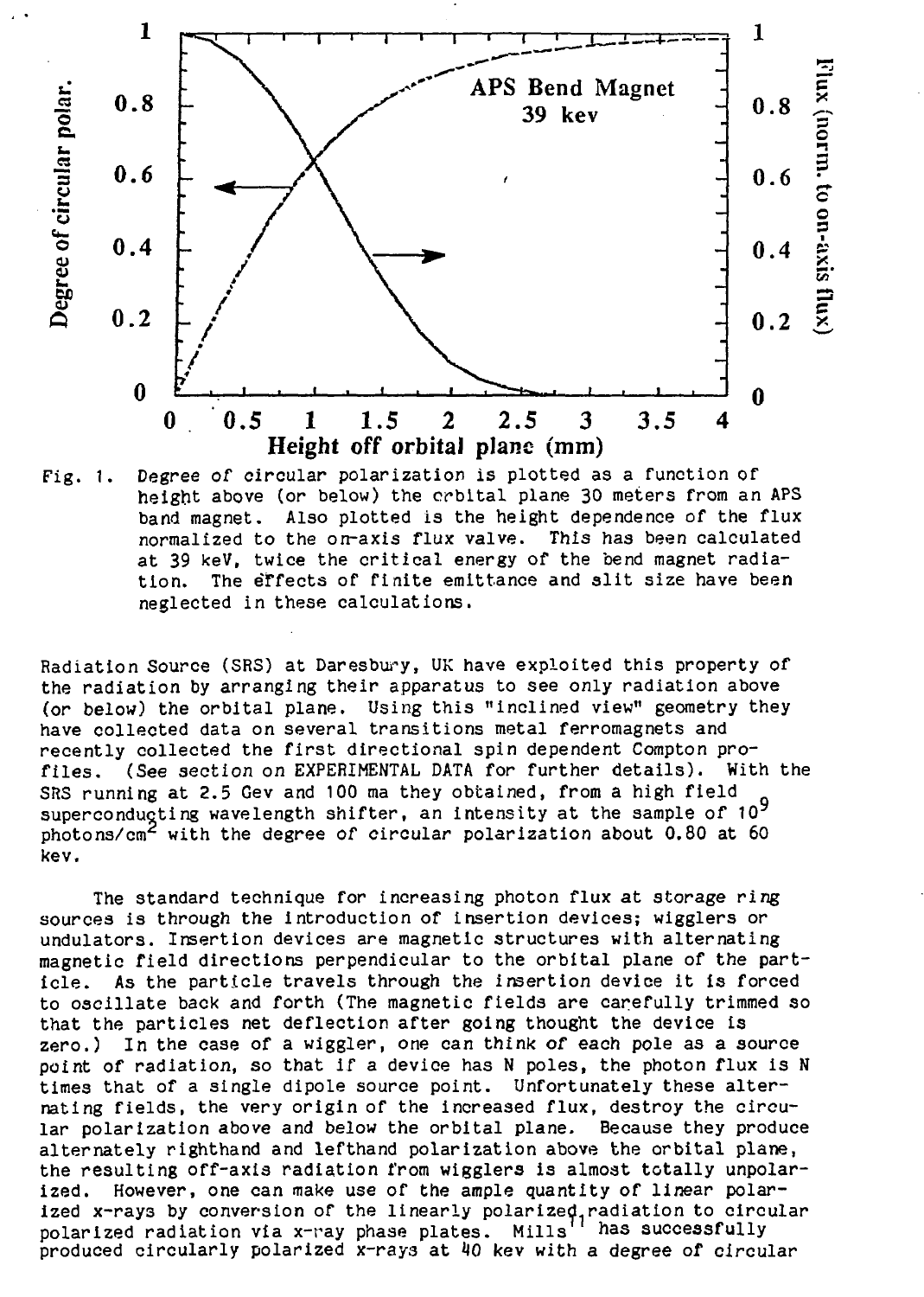polarization between 0.40 and 0.70 with an x-ray phase plate and used these x-rays to collect spin dependent Compton profiles of the transition ferromagnets (Fe, Co, and Ni) and Gd.  $^{12}$  This data was collected at the Cornell High Energy Synchrotron Source (CHESS) on a dipole source (5.5 Gev and 25 ma) with an incident beam intensity of greater than 10<sup>9</sup>  $photons/cm<sup>2</sup>$ .

### EXPERIMENTAL SET-UP

The general experimental set-up is shown in Figure 2. As can be seen from equations  $4$  for a given incident x-ray energy, the spin contribution to the cross-section is maximized in a back scattering geometry with the spin direction parallel to the incident beam. (See Fig. 3) An electro-magnet is used to align and reverse the spins in the sample. Depending on the details of the experiment, either a reflection or transmission geometry can be used.

To date-all.magnetic Compton scattering profiles have been collected with energy dispersive solid state detectors due to the dearth of magnetically scattered photons. This has necessarily resulted in experimental data being of 'modest' momentum resolution; typically 0.7 to 0.9 a.u. (Recall that Compton profiles are generally only several au's wide!). With current detector technology, improvements in momentum resolution will be difficult to achieve unless large increases in the flux of circularly polarized x-rays can be made available so that SSD's can be replaced with energy dispersive crystal analyzers.



Fig. 2 Schematic of the experimental layout for magnetic Compton scattering. Shown here is a reflectance geometry (entrance and exit beam on same side of sample); however, in some instances a transmission geometry (entrance and exit beams on different sides of the sample) is more advantageous.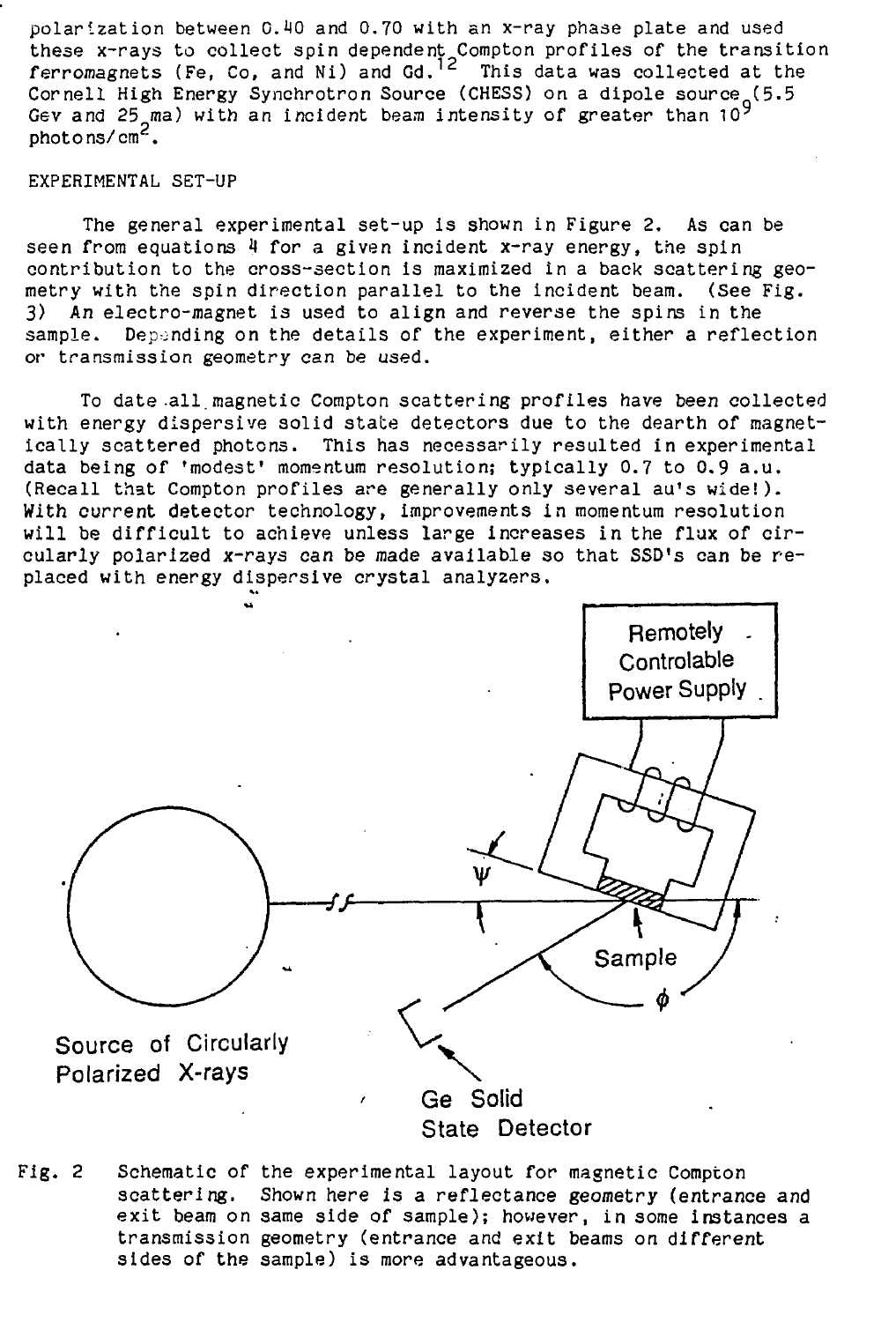

Fig. 3. The magnetic-to-electronic cross section ratio for a single electron plotted as a function of scattering angle  $\phi$  for several different apin orientations  $\psi$ . The spin is assumed to lie in the scattering plane,  $\psi=0$  is along the incident beam direction. These were calculated for an incident  $x$ -ray energy of 40 keV. The ratio scales directly with the photon energy.

## EXPERIMENTAL DATA

Because of the experimental difficulties involved, to date magnetic Compton scattering experiments have been limited systems of relatively high magnetic moments per atom and  $1\circ$ , atomic numbers, i.e. Fe  $7, 6, 9, 12, 13$ , Co  $12, 13$ , Ni  $14$  and MnFe<sub>2</sub>O<sub>h</sub> <sup>O</sup>, with the single exceptio being gadolinium. A representative sampling of that data is shown in Figs. 4, 5 and 6. All data from the pure ferromagnetic transition metals show a dip in the momentum distribution about  $p<sub>p</sub> = 0$ ; a manifestation of the relative abundance of the negative spin density far from the atomic core location. This dip has been also been predicted from theoretical studies<sup>! 4, Z</sup>' and the source of this reverse magnetization has been associated with the sp electrons. In the calculations for Fe, where a majority of the theoretical work has been carried out, the negative spin components Is consistently underestimated. Some recent work by Cooper and colleagues'<sup>0</sup> have indicated where the discrepancy between the measurements and the calculations may lie. They have recorded, for the first time, directional Compton profiles and have been able to compare them directly with calculations, identifying the crystal orientations where the major differences appear. (See Fig. 6) .

In an attempt to contrast the difference in the profiles between intinerate and localized spin electrons, Sakai and Sekizawa<sup>o</sup> have measured the spin dependent Compton profiles of Fe and ferrimagnetic Mn ferrite. Contrary to what might be expected in a ferrimagnetic insulator, they found that Mn ferrite also displayed the characteristic dip about p<sub>r</sub>=0 normally associated the the itinerate nature of the unpaired spin electrons. They have conjectured that this may be due to different momentum distributions of the 3p and 4s electrons between  $\texttt{Mn}^{\texttt{+}}{}^{\texttt{}}$  and Fe $^{\texttt{+}}{}^{\texttt{}}$ .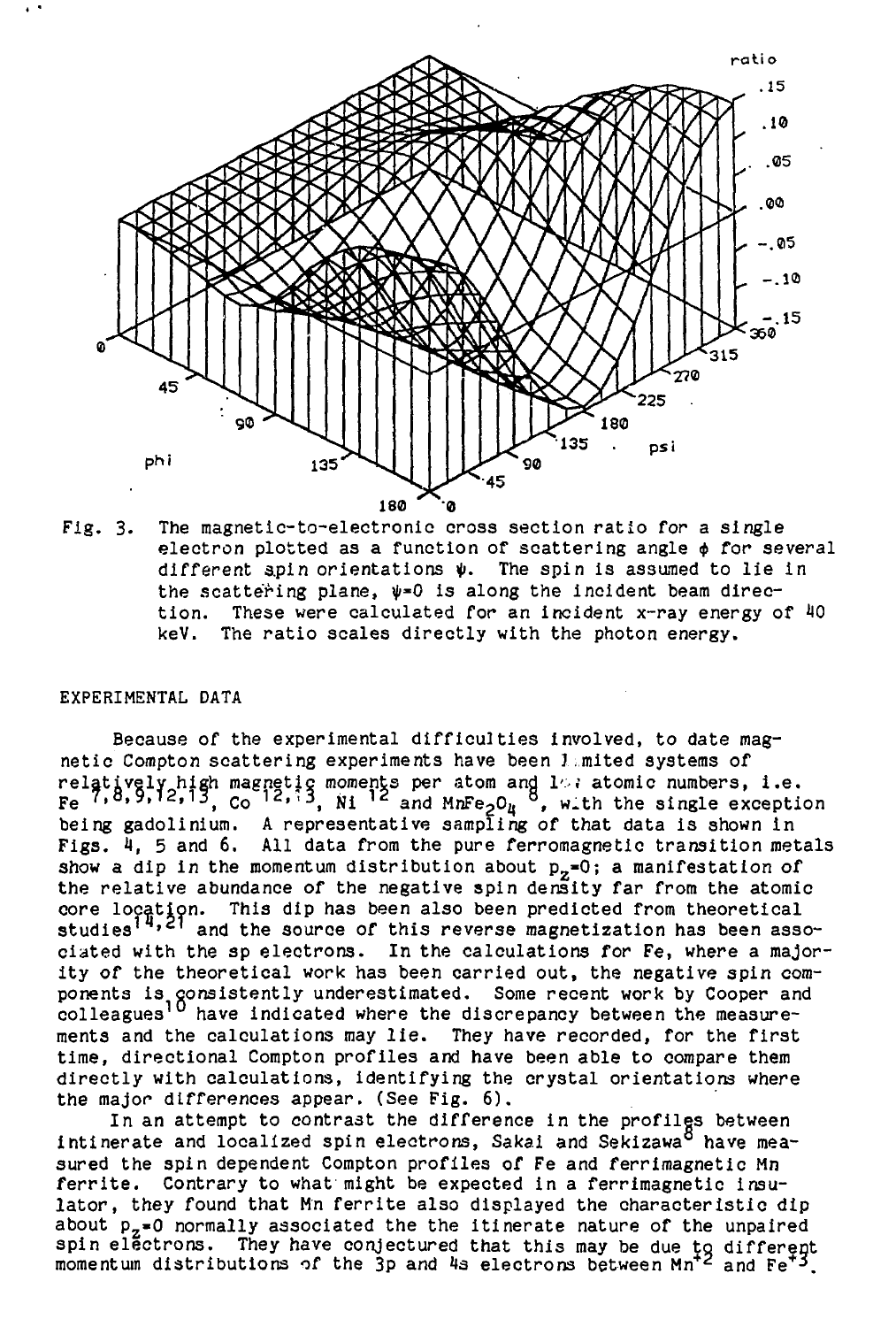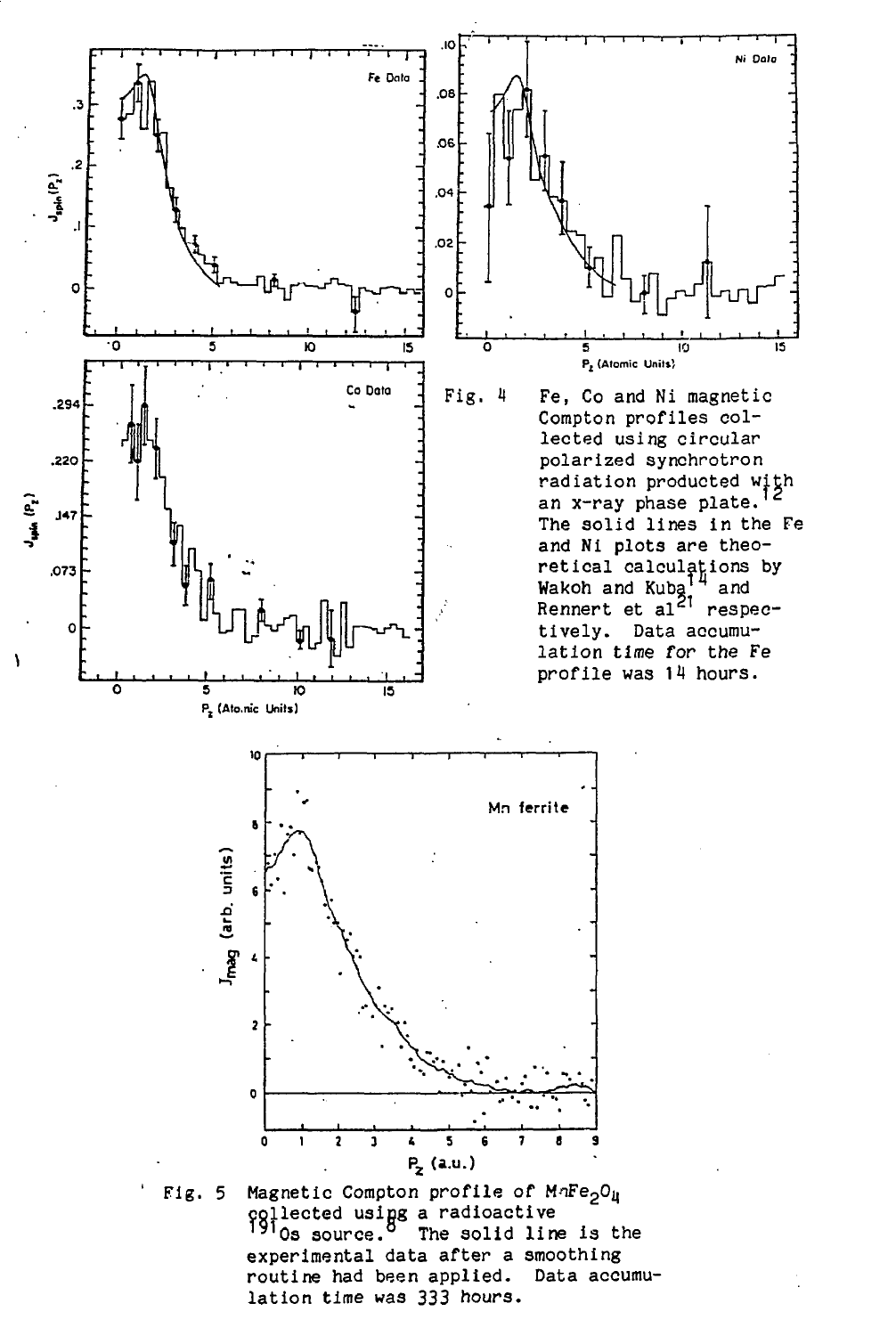

Fig. 6 Directional magnetic Compton profiles for Fe taken with off-axis synchrotron radiation. The solid line is an APW calculation<sup>10</sup> convoluted with the experimental resolution function. Data collection time for each profile as about 20 hours.

Preliminary investigations into the spin Compton profile of Gd, a rare earth ferromagnet with atomic-like magnetism, has indicated that  $\vec{b}$ , 12 the dip about the origin is absent in this material; showing infact that all spin-dependent Compton profiles don't look alike.

### FUTURE DIRECTIONS

Unless more potent sources of circularly polarized x-rays become available so that detailed and systematic studies of materials can be undertaken, magnetic Compton scattering experiments will soon be relegated to that class of experiments which I call proof of principle; i.e. interesting from a experimental viewpoint but of little use to the better understanding of the physical properties of the sample. 1 believe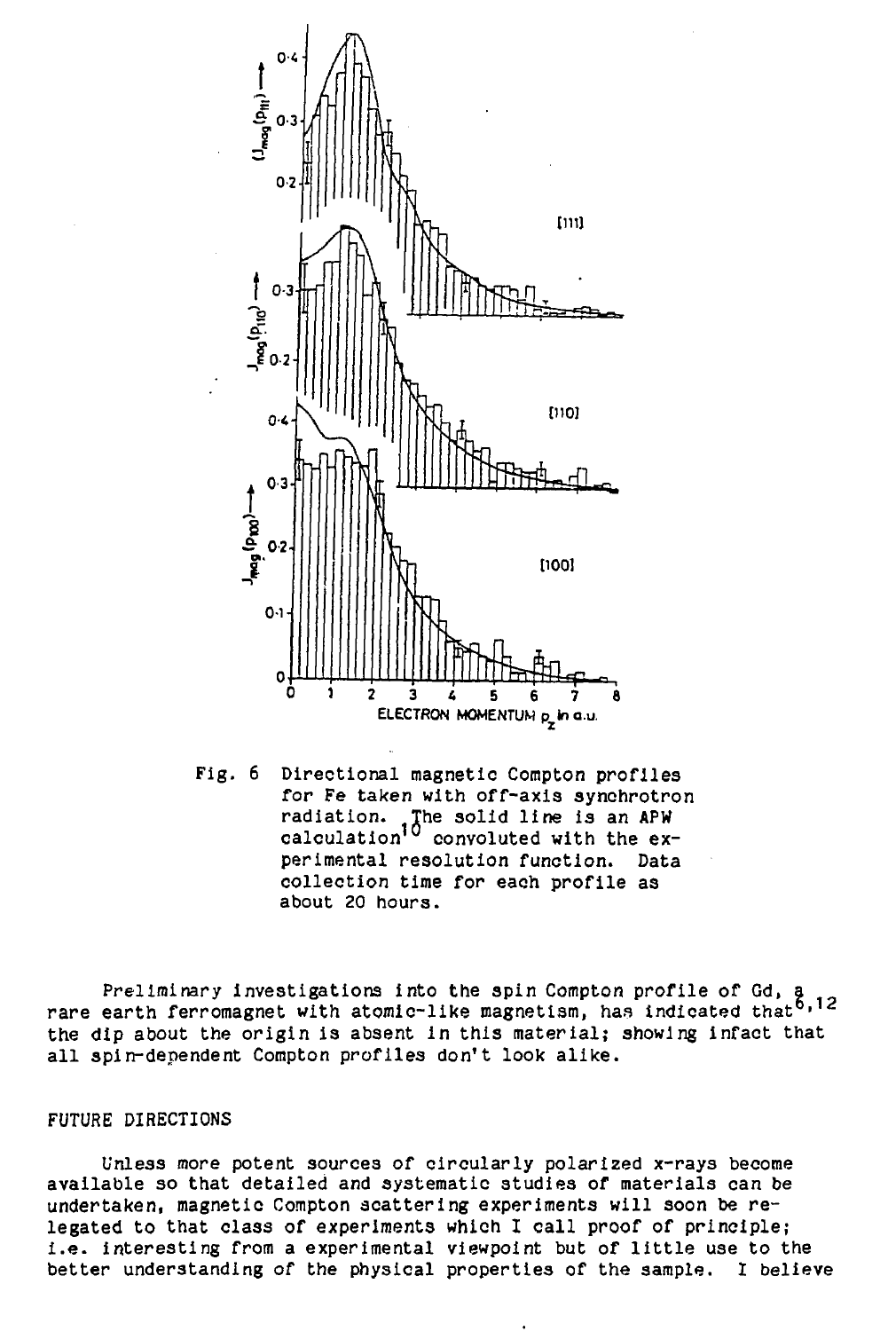that storage ring sources can provide that increase in flux required to take this technique from a proof of principle status to a useful and incisive tool for the study of the momentum distributions of the unpaired spin electrons in condensed matter systems. The next generation of synchrotron radiation sources, the Advanced Photon Source (APS) to be built at Argonne and the European Synchrotron Radiation Facility (ESRF) being built at Grenoble, are high energy storage rings (6-7 Gev) that have been specifically designed for use with insertion devices. Both these facts are important to Compton scattering researchers; the high beam energy meaning increased flux at shorter x-ray wavelengths and the compatibility with insertion devices meaning the possibility of tailoring the emitted radiation to the specific needs of the experimenter. Many advances are being made in the area of exotic insertion devices designed<br>explicitly for the production of circularly polarized x-ravs. Helical<sup>15</sup> explicitly for the production of circularly polarized x-rays. Helical<sup>15</sup> undulators, crossed planar undulators,<sup>10</sup> crossed-retarded field undulators and wigglers<sup>17</sup> and asymmetric wigglers<sup>18</sup> have all been proposed for the production of intense beams of circularly polarized x-radiation. In the very near future a distorted helix wiggler is to go on the 6 Gev accumulator ring, TRISTAN, at KEK in Japan for the production of high fluxes of elliptically polarized x-rays at energies between 40 and 60<sup>19</sup> kev. We excitedly await the the results from this new insertion device design.

The construction of these new storage ring sources has precipitated a renewed interest in x-ray optics; in particular short wavelength x-ray optical components. Many of these novel components can be installed at currently operating-synchrotron radiation sources. For instance, only recently has work been done on x-ray phase plates that operate at energies above 10 kev and this study was one a dipole magnet source which had a critical energy (half power point) of -10 kev. The transfer of the same device to the wiggler beamline at CHESS should afford a 50 fold increase in intensity due to the higher critical energy (29 kev) of the wiggler. (One of the experimental obstacles of working on these high field insertion devices is the handling of the power they put out, often many kilowatts!) Focusing optics can produce considerable increases in flux on the sample over that of the flat double crystal monochrometers available on most x-ray beamlines. Here the problem is one of producing efficient focusing optical components capable of working at 40 kev and above. An optimized match of the band-pa3s of the monochromator to the resolution of the detector can significantly Improve the quality of magnetic Compton scattering profiles. Given the current energy resolution of solid state detectors (several hundred ev In the energy region of interest) experimental momentum resolution Is not compromised if the bandpass of the monochromated radiation is increased from the current value of several ev's (typical of perfect single crystal monochromatora) to that approaching the detector resolution. In this fashion an order of magnitude increase in flux on the sample realizeable with virtually no effect on the resultant momentum resolution. To increase the momentum resolution over what one can obtain with a SSD, dispersive analyzing crystals are required. Analyzing crystals used in a transmission mode in conjunction with a 1D detector (film, image plates, wire detectors, CCD's) can provide momentum resolutions to better that 0.1 au but at an exorbitant cost in counting rates. The effective operation of  $x$ -ray phase plates, focusing optics, wide band-pass monochromators and analyzing crystals (or perhaps even combinations of these devices) at short x-ray wavelengths presents a stimulating challenge to designers of modern x-ray optical components. Concurrent with improvements in the area of x-ray production and optical components, advances in semiconductor microfabrication techniques are allowing detectors to be produced with